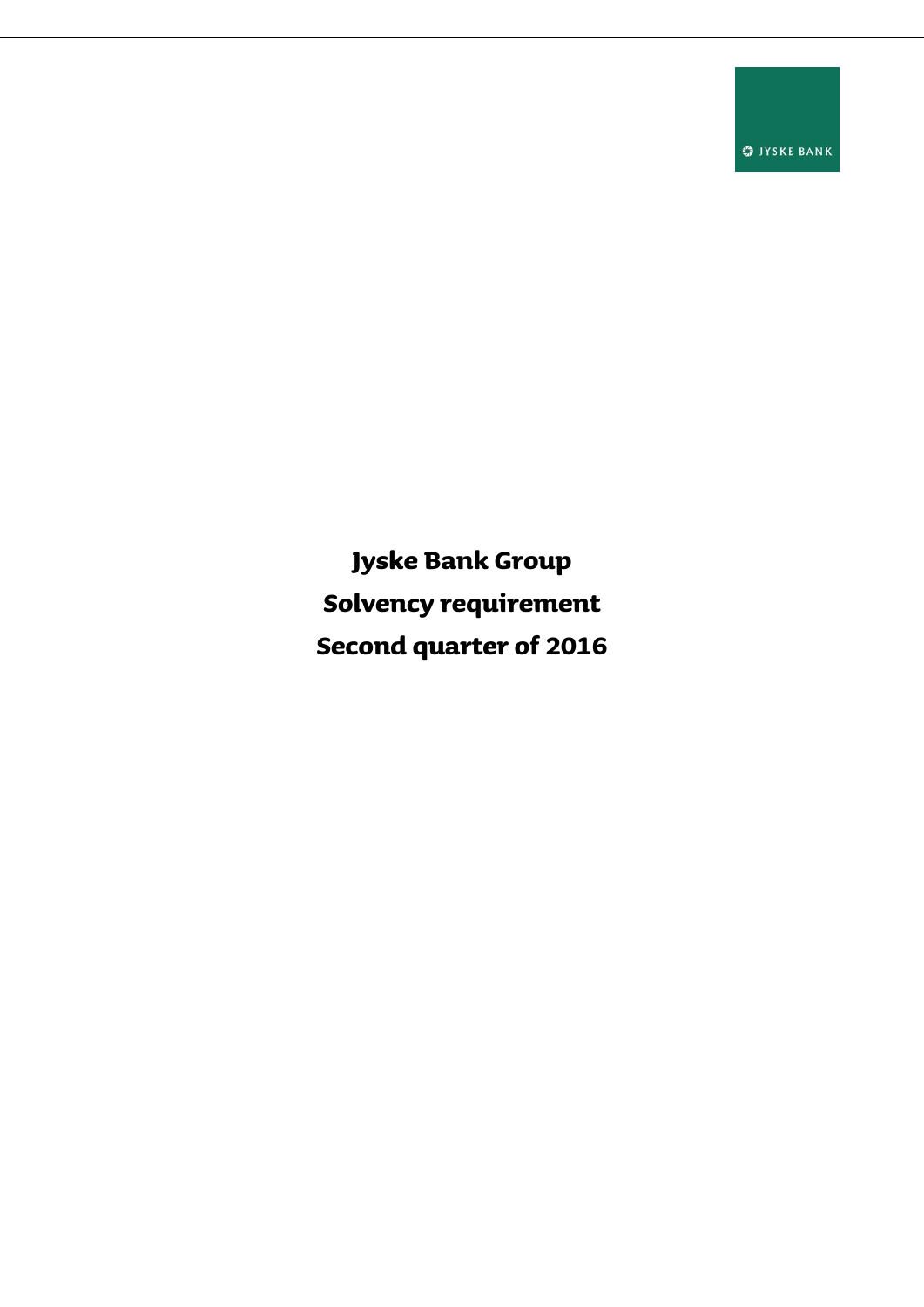To comply with Danish financial legislation, this report discloses the solvency requirement of the Jyske Bank Group for the second quarter of 2016.

The report serves as a quarterly follow-up to the publication "Risk and Capital Management 2015" which was published along with the annual report of the Group in February 2016.

Jyske Bank applies its own, internal model to determine the individual solvency requirement and the following table presents the solvency requirement grouped by risk category.

| Solvency requirement, 2016 2 <sup>nd</sup> quarter   |             | <b>Jyske Bank Group</b> |             | <b>Jyske Bank A/S</b> |  |
|------------------------------------------------------|-------------|-------------------------|-------------|-----------------------|--|
| DKKm/pct.                                            |             |                         |             |                       |  |
|                                                      | Solvency    |                         | Solvency    |                       |  |
|                                                      | requirement | Pct. of REA             | requirement | Pct. of REA           |  |
| Credit risk                                          | 14,751      | 8.1%                    | 14,923      | 11.2%                 |  |
| Market risk                                          | 1,723       | 0.9%                    | 1,723       | 1.3%                  |  |
| Operational risk                                     | 1,645       | 0.9%                    | 1,645       | 1.2%                  |  |
| Other                                                | 697         | 0.4%                    | 697         | 0.5%                  |  |
| Individual solvency requirement                      | 18,816      | 10.3%                   | 18,988      | 14.3%                 |  |
| Individual solvency requirement + regulatory buffers | 21,074      | 11.6%                   | 20,647      | 15.5%                 |  |
| Capital requirement incl. transitional provisions    | 17,695      | 9.7%                    | 10,654      | 8.0%                  |  |
| Capital base                                         | 30,883      | 17.0%                   | 31,181      | 23.4%                 |  |
| Capital buffer                                       | 9,809       | 5.4%                    | 10,534      | 7.9%                  |  |

The individual solvency requirement makes up 10.3 % of the risk exposure (REA), which is higher than the solvency requirement according to the 8+ method as used by the Danish FSA and the legislative capital requirement incl. transitional provisions.

To complete the solvency requirement regulatory buffers must be added to the individual solvency requirement resulting in a solvency requirement of the Group of 11.6 %. Given a capital ratio of 17.0 %, the Group has a capital buffer of 5.4 % at the end of second quarter of 2016.

The individual solvency requirement of the parent company (Jyske Bank A/S) is, as a conservative assumption, identical to that of the Group, as the parent is liable for all risk in the subsidiaries. However, a small technical correction is made to the credit risk. Besides this, the only difference in the individual solvency requirement (as a percentage of REA) between the Group and the parent is due to the difference in REA. At the end of second quarter of 2016 the individual solvency requirement of the parent is 14.3%.

The individual solvency requirement expresses Jyske Bank's assessment of the capital requirement given the Group's risk profile. Measurement of the individual solvency requirement rests on the Group's internal models for measuring economic capital, which comprise the risk types for which the Group wishes to set capital aside: credit risk, market risk and business risk. In this way, the Group's data, experience and management are reflected.

Based on the calculation of economic capital, it is also assessed whether any considerable circumstances have not been addressed by the calculation model or for which, by way of precaution, funding is desirable. In that case, additional capital will be set aside. The additional capital addresses the uncertainty relating to specific circumstances and the model setup.